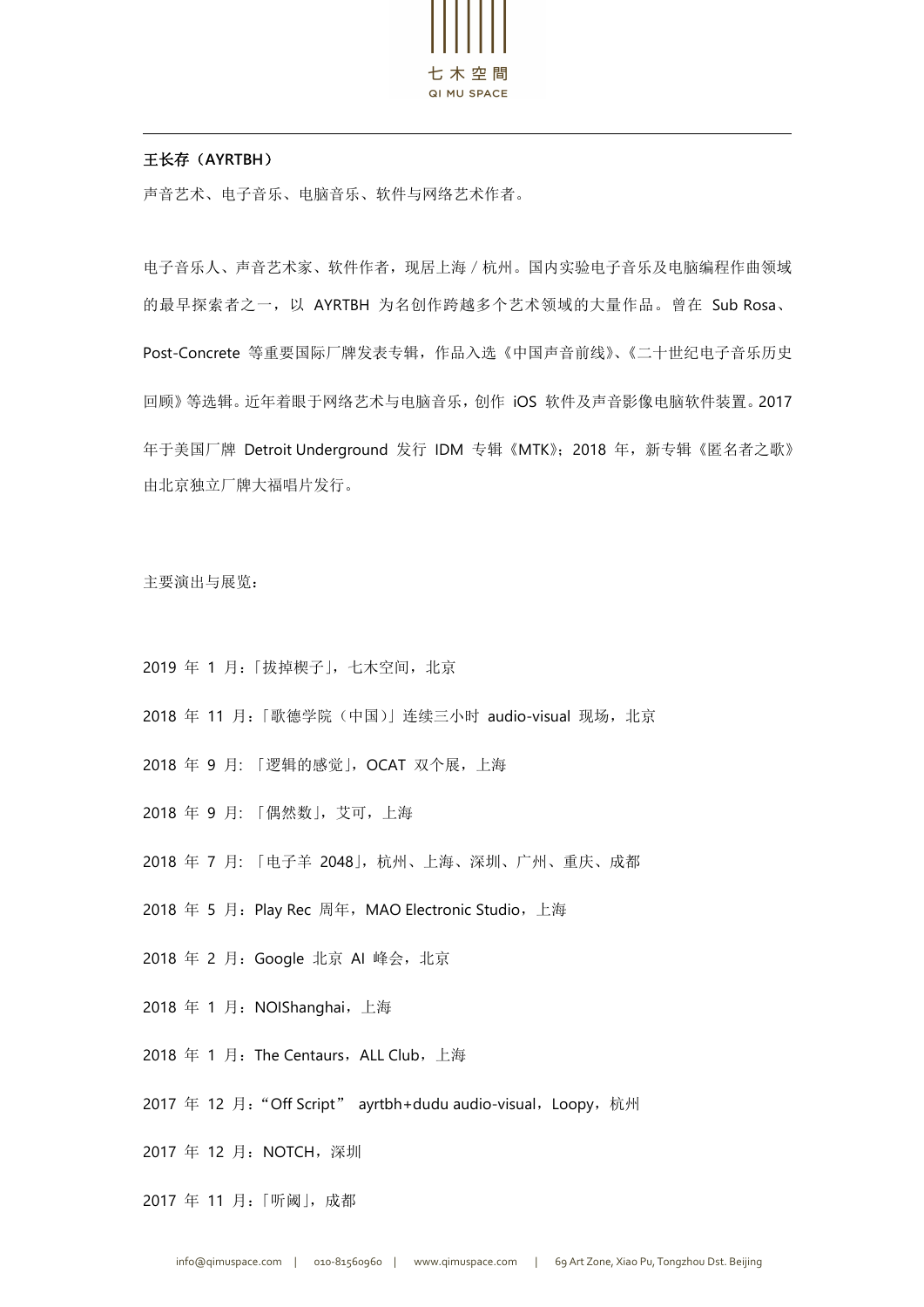

- 2015 2017: Contemporary Musiking Hong Kong Technologist-in-residence, 香港
- 2017 年 6 月:"复音" 声音艺术讲座与现场, 上海民生现代美术馆, 上海
- 2016 年 12 月: "Off Script Pilot" audio-visual 现场,杭州
- 2016 年 12 月: "Pixel Echo" 艺术节, 北京
- 2016 年 10 月:"差 Differ",上海
- 2016 年 9 月:拾萬空间,北京
- 2016 年 8 月: Professional Development Workshop, 香港
- 2016 年 4 月:上海当代艺术博物馆, 上海
- 2016 年 4 月: Meme Sonic 1.1, 杭州
- 2015 年 12 月:迷因城市,杭州
- 2015 年 11 月:声音分裂,深圳
- 2014 年 12 月: Sound Art China, 香港
- 2014 年 11 月: The Wall, 台北
- 2014 年 10 月:BEME III,北京
- 2014 年 6 月:Live@Naples,那不勒斯,意大利
- 2013 年 12 月:「新比特」媒体艺术节,杭州
- 2013 年 10 月: Sound Art China, 上海
- 2013 年 7 月:声音传输,上海
- 2013 年 3 月: Sound Art China, Hamilton, NYC, 美国
- 2012 年 12 月:声音传输,香港
- 2012 年 10 月:碎冰,哈尔滨
- 2011 年 12 月:上海民生现代美术馆跨年夜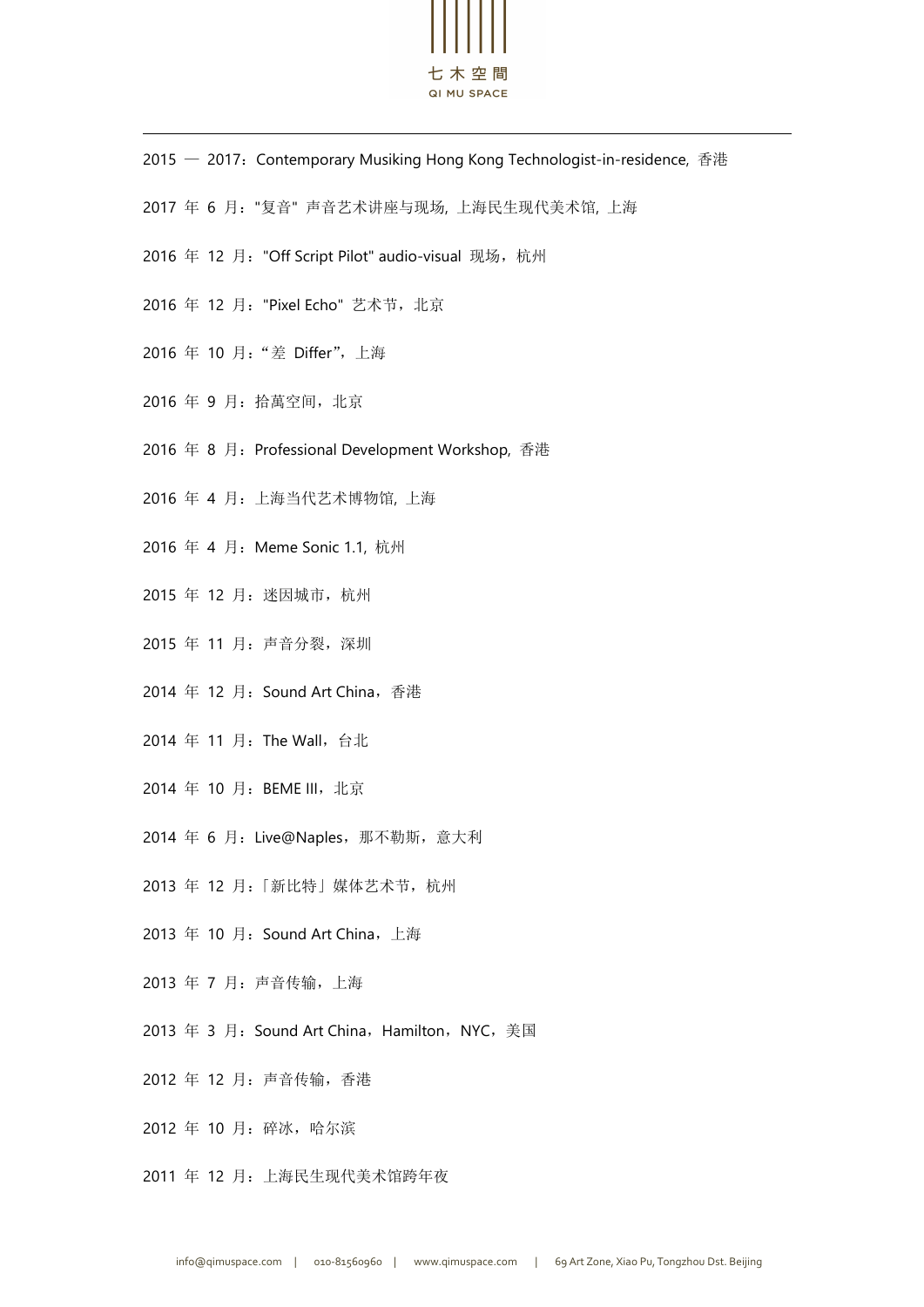

年 12 月:上海香阁纳画廊「互联网的伟大格式系列之二」

- 年 10 月:上海外滩美术馆
- 年 3 月:上海音乐学院
- 年 10 月:上海 eArts 电子艺术节
- 年 11 月:第四届二皮音乐节,杭州
- 年 11 月:第三届二皮音乐节,杭州
- 年 9 月:「四季」 巡演,上海、北京
- 年 6 月:大声展,北京
- 年 5 月:大声展,上海
- 2004 年 10 月: Impakt Festical, 乌特勒支, 荷兰
- 2004 年 10 月: 1000 Revolutions a Second, 根特, 比利时
- 2004 年 10 月: 1000 Revolutions a Second, 布鲁塞尔, 比利时
- 2004 年 10 月: Nuit Blanche, 巴黎, 法国
- 年 11 月:北京声纳 2003,北京

Wang Changcun ( AYRTBH )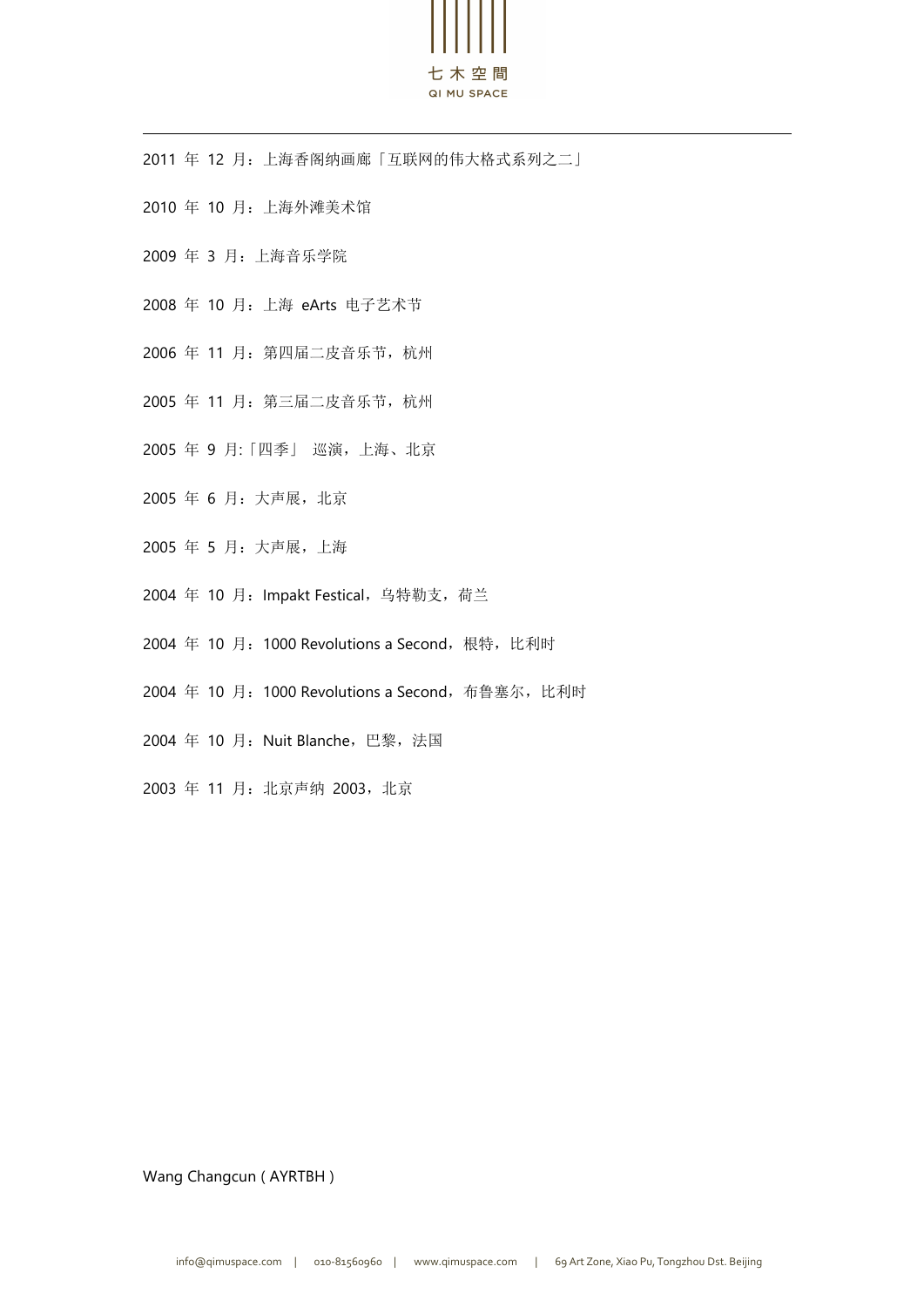

Currently based in Hangzhou/Shanghai, China. Wang Changcun(AYRTBH) is a sound artist, electronic musician and computer bug programmer. In 2003, six of Wang's work were chosen for the first sound art compilation CD "China: The Sonic Avant-Garde" which published by the American label Post-Concrete. In the same year, he performed at the first large scale international experimental music festival "Sounding Beijing 2003" in November. October 2004, he had his first performance tour of Europe, which includes France, Netherlands, Belgium, etc. Then he got his solo CD "The Mountain Swallowing Sadness" published by the Belgian label Sub Rosa, and "Parallel Universe" by the American label Post-Concrete. He also appears on many experimental music, sound art compilation CDs, for example the compilation "AN ANTHOLOGY OF NOISE & ELECTRONIC MUSIC #4" which published by Sub Rosa. AYRTBH's 2017 album "MTK" was released by American label Detroit Underground, 2018 album "Song of Anon" was released by Beijing's independent label D-Force.

<http://changcun.wang>

Selected exhibition and performances

2019.01: "PULL UP THE STAKE", QI MU SPACE, Beijing

2018.11: Goethe-Institut China, 3 hours audio-visual live, Beijing

2018.09: "The Sensation of Logic", OCAT museum duo solo exhibition, Shanghai

2018.09: "Random Figures", AIKE, Shanghai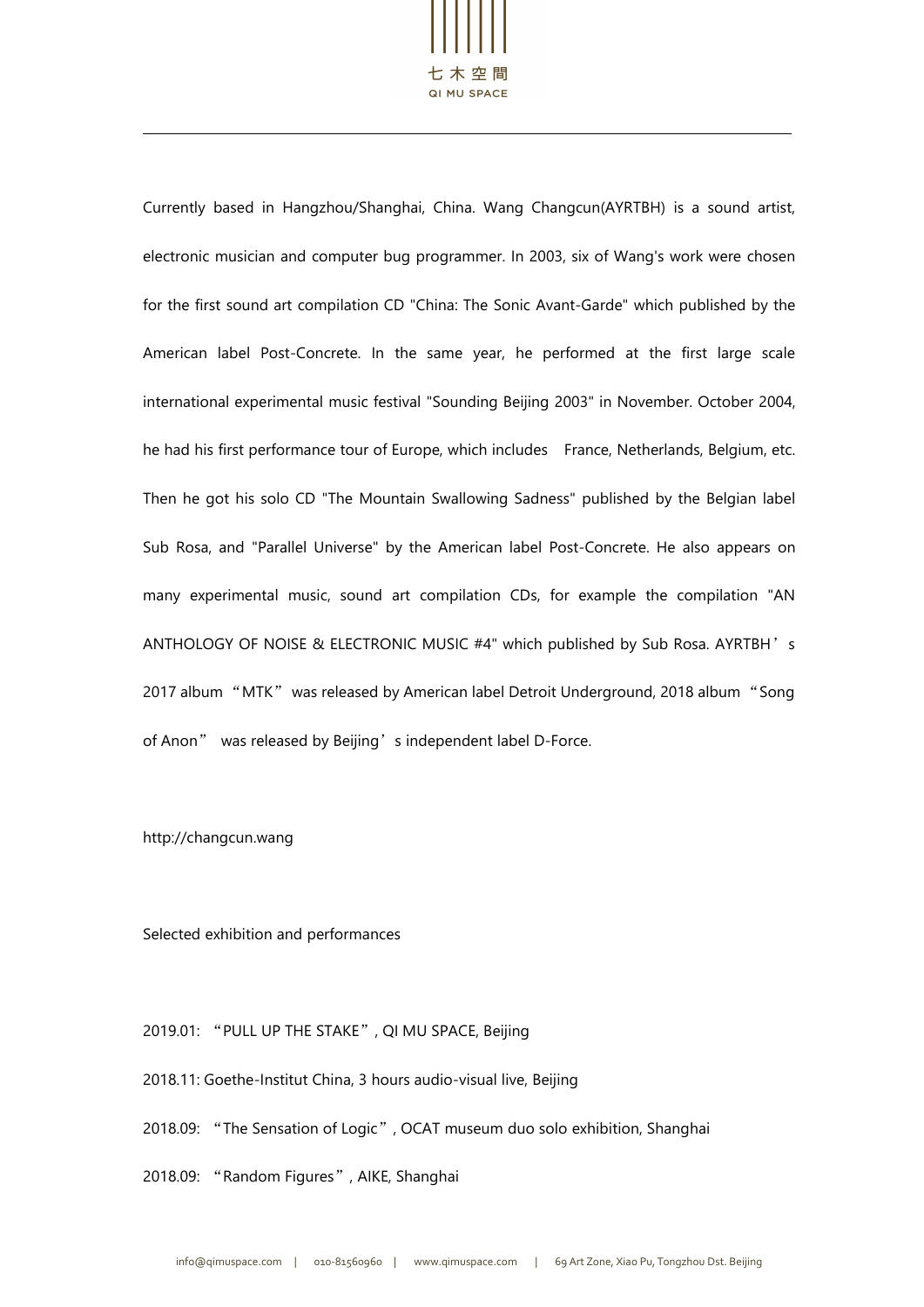

2018.07: "Electric Sheep 2048", Hangzhou, Shanghai, Shenzhen, Guangzhou, Chongqing, Chengdu

2018.05: Play Rec anniversary, MAO Electronic Studio, Shanghai

2018.02: Think with Google, Beijing

- 2018.01: NOIShanghai, Shanghai
- 2018.01: The Centaurs, ALL Club, Shanghai
- 2017.12: "Off Script" ayrtbh+dudu audio-visual, Hangzhou
- 2017.12: NOTCH, Shenzhen

2017.11: "Audible Area", Chengdu

2015-2017: Contemporary Musiking Hong Kong Technologist-in-residence, Hong Kong

2017.06: "Poly" Sound Art workshop and live performance, Minsheng Art Museum, Shanghai

2016.12: "Off Script Pilot" audio-visual live, Hangzhou

2016.12: "Pixel Echo", Beijing

2016.10: "Differ", Shanghai

2016.09: Hunsand Space, Beijing

2016.08: Professional Development Workshop, Hong Kong

2016.04: Power Station of Art, Shanghai

2015.12: MemeCity, Hangzhou

2015.11: Schizophonia, Shenzhen

2014.12: Sound Art China, Hong Kong

2014.11: The Wall, Taipei

2014.06: Live at Naples, Italy